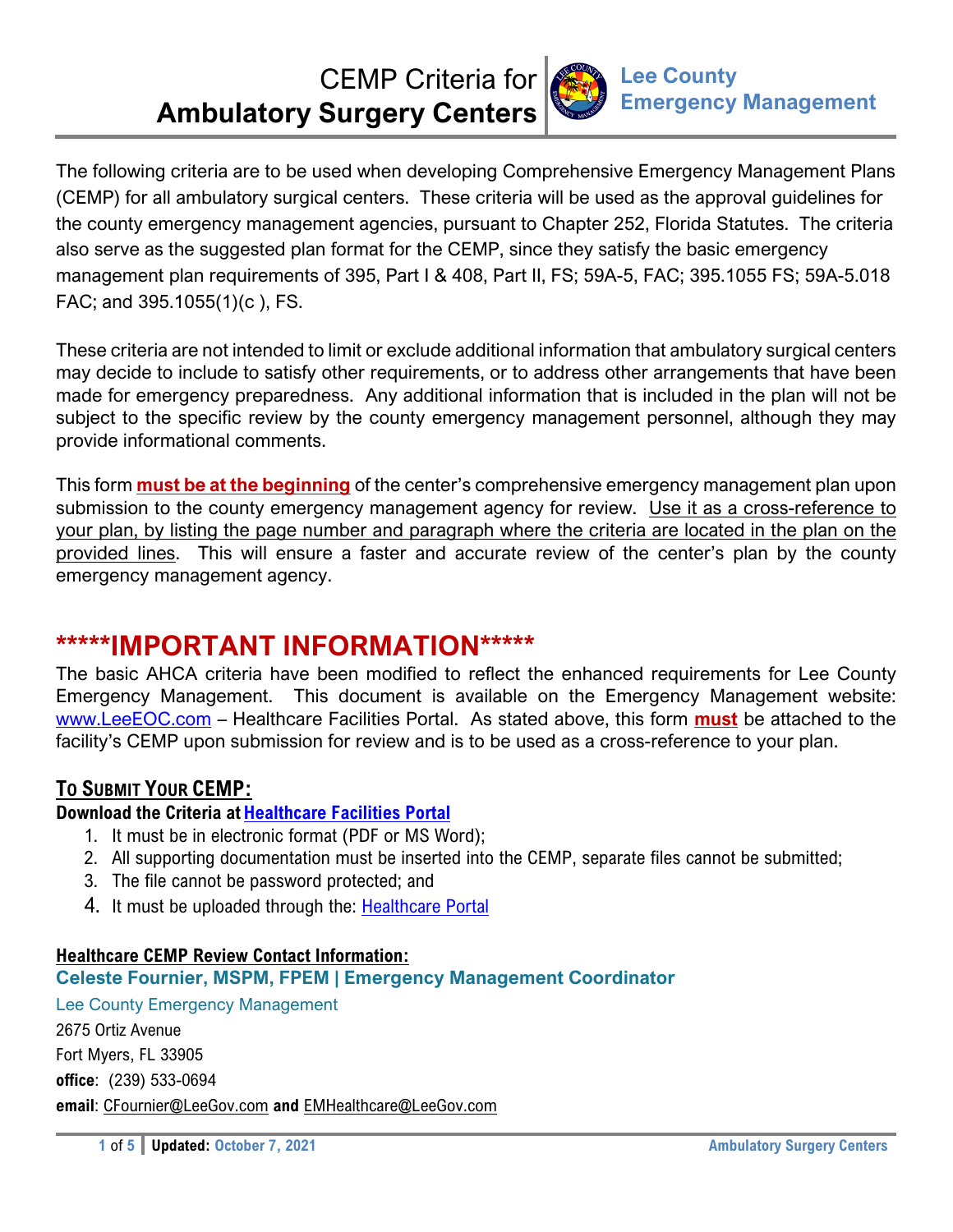|  | I. INTRODUCTION |
|--|-----------------|
|  |                 |

| <b>I. INTRUDUCTION</b>                                                                                                                                                                                                                                                                                            |
|-------------------------------------------------------------------------------------------------------------------------------------------------------------------------------------------------------------------------------------------------------------------------------------------------------------------|
| A. Provide basic information concerning the center to include:                                                                                                                                                                                                                                                    |
| 1. Name of center, address, phone number, 24-hour emergency contact phone number, pager<br>number (if available), fax number, type of center, and license.                                                                                                                                                        |
| 2. Owner of center, address, phone (private or corporate ownership).                                                                                                                                                                                                                                              |
| 3. Year center was built, type of construction and date of any subsequent construction.                                                                                                                                                                                                                           |
| 4. Name of Administrator, address, work/home phone number, and work/home phone number<br>of his/her Alternate.                                                                                                                                                                                                    |
| 5. Name, address, work and home phone number of designated Safety Liaison serving as the<br>primary contact for emergency operations.                                                                                                                                                                             |
| 6. Name, address, work and home phone number of person implementing the provisions of this<br>plan, if different from the Administrator.                                                                                                                                                                          |
| 7. Name, work, and home phone number of person(s) who developed this plan.                                                                                                                                                                                                                                        |
| 8. Organizational chart identifying key management positions, with phone numbers.                                                                                                                                                                                                                                 |
| B. Provide an introduction to the Plan that describes its purpose, time of implementation, and the<br>desired outcome that will be achieved through the planning process. Also, provide any other<br>information concerning the center that has bearing on the implementation of this plan.                       |
| II. AUTHORITIES AND REFERENCES                                                                                                                                                                                                                                                                                    |
| A. Identify the legal basis for plan development and implementation to include statutes, rules and local<br>ordinances, etc.                                                                                                                                                                                      |
| B. Identify reference materials used in the development of the plan.                                                                                                                                                                                                                                              |
| C. Identify the hierarchy of authority in place during emergencies. Provide an organizational chart, if<br>different from the previous chart required.                                                                                                                                                            |
| III. HAZARD ANALYSIS                                                                                                                                                                                                                                                                                              |
| A. Describe the potential hazards that the center is vulnerable to such as hurricanes, tornados, flooding,<br>fires, hazardous materials, transportation accidents, proximity to a nuclear power plant, power outages<br>during severe cold or hot weather, gas leaks, etc. Indicate history and lessons learned. |
| B. Provide site-specific information concerning the center to include:                                                                                                                                                                                                                                            |
| 1. Location Map, a street level map noting the location of the facility.                                                                                                                                                                                                                                          |
| 2. Licensed capacity, number of recovery beds, number of operating suites, maximum number<br>of patients on site, and average number of patients on site.                                                                                                                                                         |
| 3. Maximum number of staff on site.                                                                                                                                                                                                                                                                               |
| 4. Identify types of patients served by the center.                                                                                                                                                                                                                                                               |
| C. Identify the elevation of the first finished floor of the facility.                                                                                                                                                                                                                                            |
| D. Identify the hurricane surge evacuation zone the facility is located in, as of July 1, 2011.                                                                                                                                                                                                                   |
| E. Identify the flood zone the facility is located in, as identified on a Flood Insurance Rate Map, as of<br>$8/28/08$ .                                                                                                                                                                                          |
| F. Number of miles center is located from a railroad or major transportation artery.                                                                                                                                                                                                                              |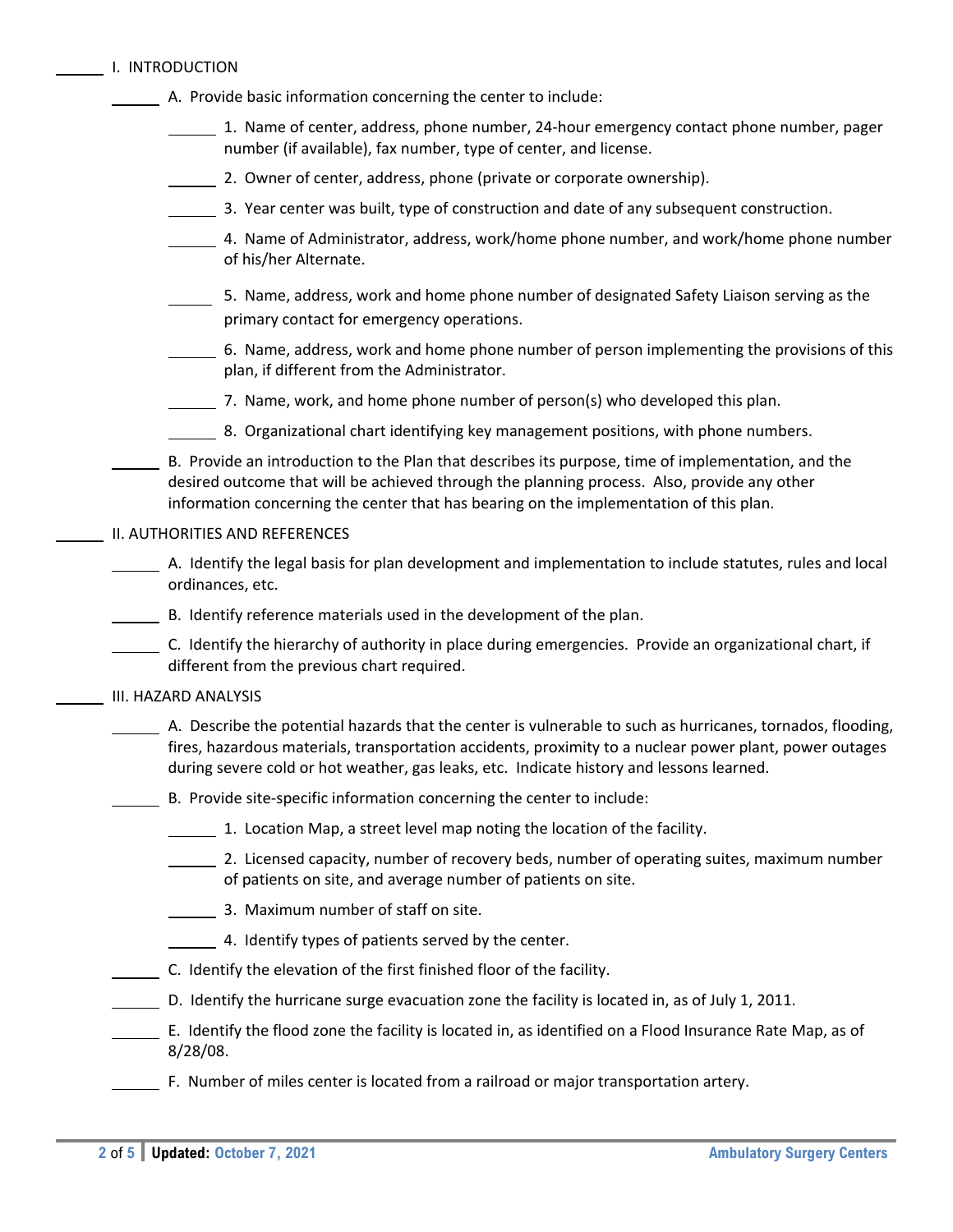G. Identify if center is located within 10 mile or 50‐mile emergency planning zone of a nuclear power plant.

IV. CONCEPT OF OPERATIONS

This section of the plan defines the policies, procedures, responsibilities and actions that the center will take before, during and after any emergency situation. At a minimum, the center plan needs to address direction and control; notification; and evacuation and sheltering.

- A. Direction and Control
	- 1. Identify by title who is in charge during an emergency and one alternate, should that person be unable to serve in that capacity.
	- 2. Identify the chain of command to ensure continuous leadership and authority in key positions.
	- 3. State the procedures that ensure timely activation and staffing of the center during emergency incidents.
	- 4. State the operational and support roles for all surgical center staff (This will be accomplished through the development of Standard Operating Procedures, which must be attached to this plan).
		- 5. State the procedures to ensure the following needs are supplied:
			- a. Emergency power and, if applicable, natural gas or diesel. If natural gas, identify alternate means should loss of power occur (which would affect the natural gas system). What is the capacity of the fuel tank for the emergency power system?
				- b. Food, water and other essential supplies.

 6. Describe the ambulatory surgical center's role in the community wide comprehensive emergency management plan and/or its role in providing for the treatment of mass casualties during an emergency.

- 7. Provide information on the management of patients treated at the center during an external and internal emergency.
- B. Notification

Procedures must be in place for the center to receive timely information on impending threats and the alerting of the center's decision makers, staff, and patients of potential emergency conditions.

- 1. Describe how the center will receive warnings of emergencies.
- 2. Describe how staff will be alerted.
- 3. Describe the procedures and policy for staff reporting to work for key workers, when the center remains operational.
- 4. Describe how patients will be alerted, and the precautionary measures that will be taken, including but not limited to voluntary cessation of center operations.
- 5. Identify alternative means of notification should the primary system fail.
- 6. Identify procedures for notifying those hospitals or subacute care (for which mutual aid agreements are in place) to which patients will be evacuated.
- 7. Identify procedures for notifying families of patients if the ambulatory surgical center is ceasing operations, and the patients have been relocated.
- C. Evacuation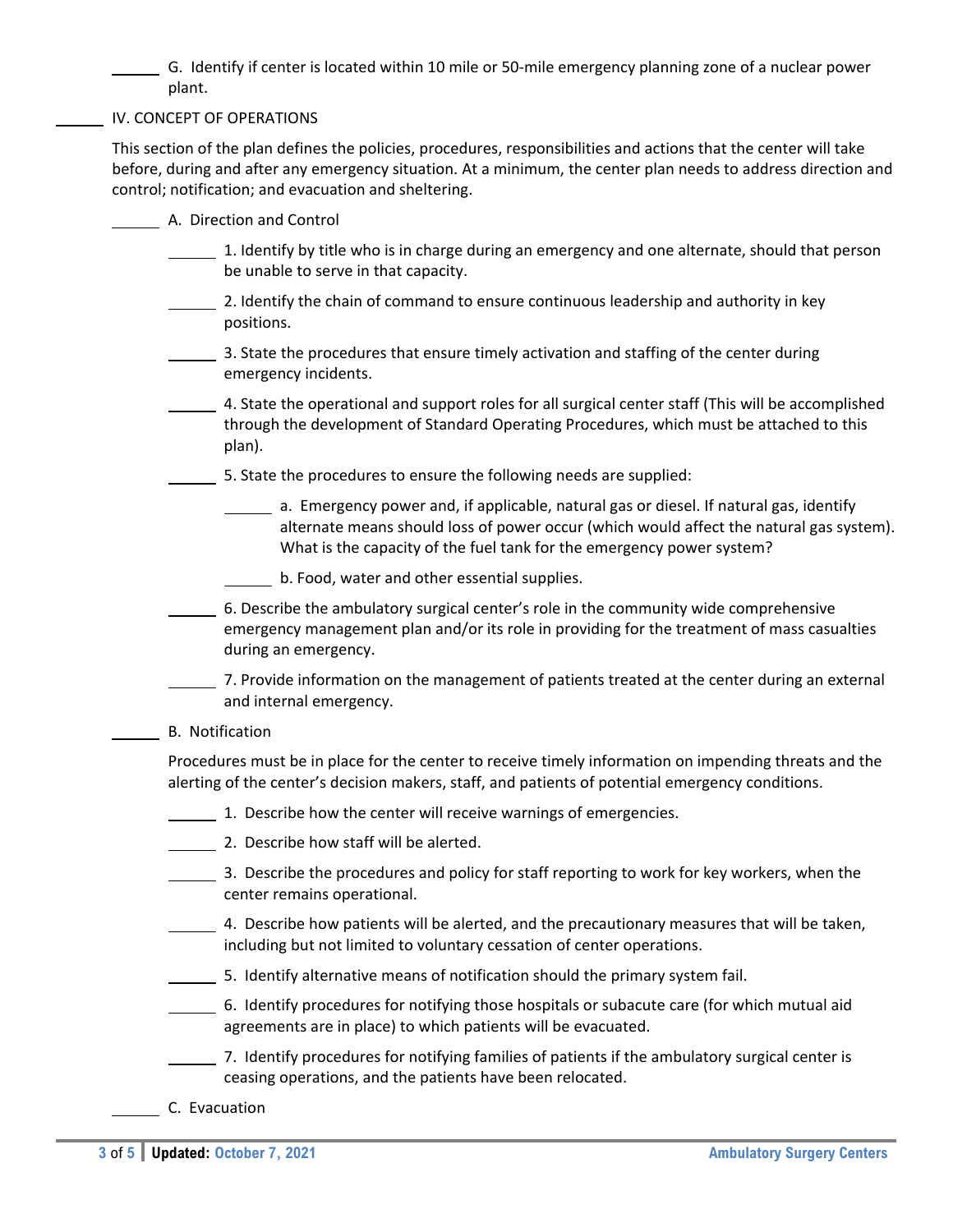Ambulatory surgical centers must plan for both internal and external disasters. The following criteria should be addressed to allow the ambulatory surgical center to respond to both types of evacuation.

- 1. Describe the policies, roles, responsibilities, and procedures for the discharge or transfer of patients from the surgical center.
- 2. Identify the staff position responsible for implementing the surgical center discharge and evacuation procedures.

3. Identify transportation arrangements made through mutual aid agreements, memorandums of agreement or understandings that will be used to transfer patients (copies of the agreements must be updated annually and attached in the appendix). If this is arranged through a centralized agency, please explain. In addition, if there is a "transportation shortfall" in the area, please explain how the problem is addressed under current limitations.

- 4. Describe transportation arrangements for logistical support to ensure essential records and other necessities. If this is arranged through a centralized agency, please explain.
- 5. Identify the pre-determined locations to which patients will be evacuated. If relocation is coordinated through a centralized agency, please explain.
- 6. Provide a copy of the mutual aid agreement that has been entered into with a facility to receive patients.
- 7. Specify at what point the mutual aid agreements for transportation and the notification of alternate facilities (hospitals or sub‐acute care) will begin.
- 8. Identify evacuation routes that will be used and secondary routes that would be used should the primary route be impassable.
- 9. Specify the amount of time it will take to successfully discharge or transfer patients to the receiving hospital or subacute care facility. Keep in mind that in hurricane evacuations, all movement should be completed before the arrival of tropical storm winds (45 mph).
- 10. Describe the procedures to ensure that the surgical center's staff will accompany transferring patients. If surgical center staff will not be accompanying patients, what measures will be used to ensure their safe arrival (i.e. who will render care during transport).
- 11. Establish procedures for ensuring that all patients are accounted for and are out of the center. If patients will be considered discharged at the time of relocation, please explain.
- 12. Establish procedures for responding to family inquiries about patients who have been transferred.

#### D. Re-Entry

Once a surgical center has been evacuated, procedures need to be in place for allowing patients to re‐ enter the center.

- $\frac{1}{\sqrt{1-\frac{1}{\sqrt{1-\frac{1}{\sqrt{1-\frac{1}{\sqrt{1-\frac{1}{\sqrt{1-\frac{1}{\sqrt{1-\frac{1}{\sqrt{1-\frac{1}{\sqrt{1-\frac{1}{\sqrt{1-\frac{1}{\sqrt{1-\frac{1}{\sqrt{1-\frac{1}{\sqrt{1-\frac{1}{\sqrt{1-\frac{1}{\sqrt{1-\frac{1}{\sqrt{1-\frac{1}{\sqrt{1-\frac{1}{\sqrt{1-\frac{1}{\sqrt{1-\frac{1}{\sqrt{1-\frac{1}{\sqrt{1-\frac{1}{\sqrt{1-\frac{1}{\sqrt{1-\frac{1}{\sqrt{1-\frac{1}{\sqrt{1-\frac{1$
- 2. Identify procedures for inspection of the surgical center to ensure it is structurally sound.
- V. INFORMATION, TRAINING AND EXERCISES

This section identifies the procedures for increasing employee and patient awareness of possible emergencies and providing training on their emergency roles before, during, and after a disaster.

A. Identify how and when staff will be trained in their emergency roles during non-emergency times.

B. Identify a training schedule for all employees and identify the provider of the training.